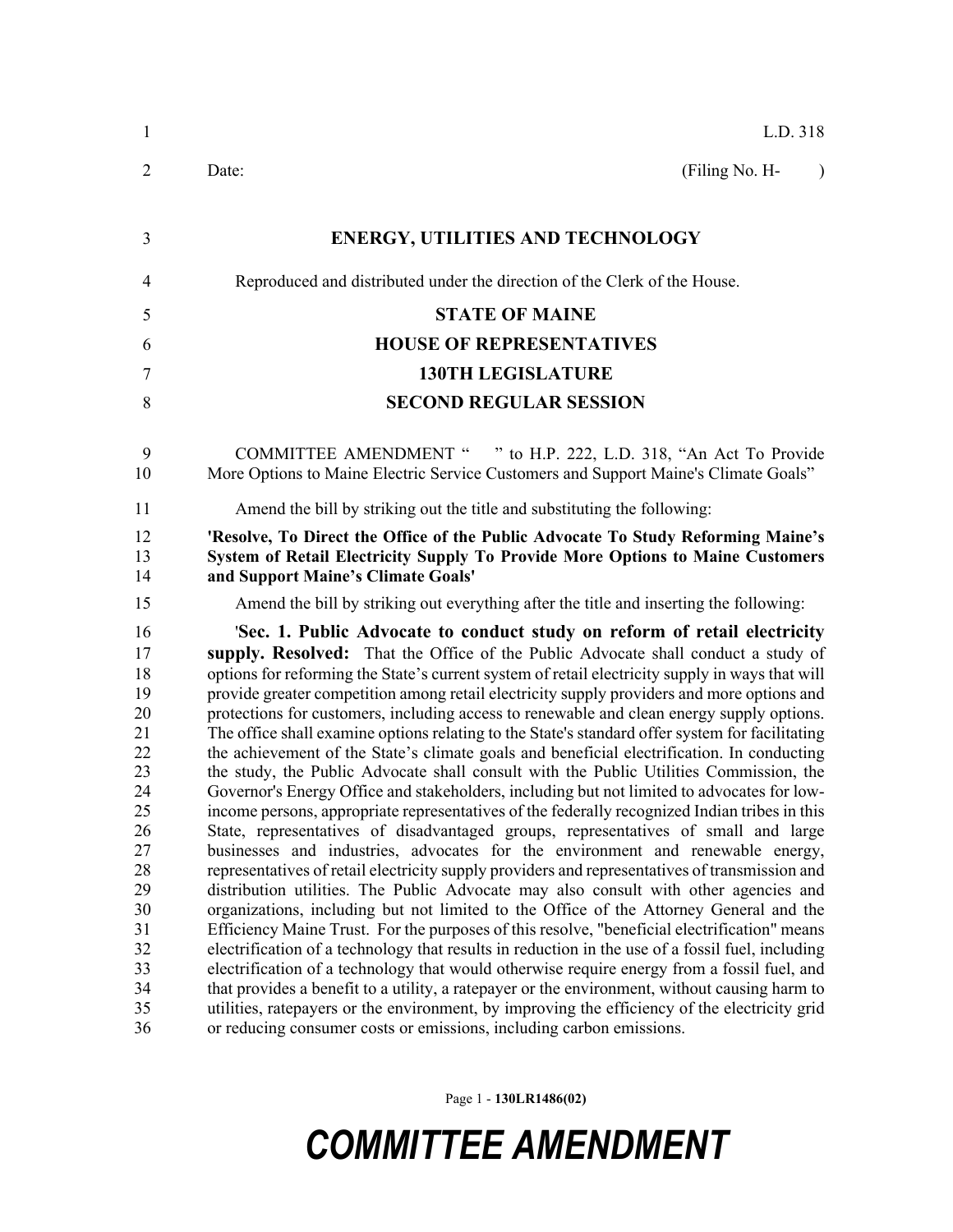1 **Sec. 2. Authority to retain consultant with regard to study on reform of**  2 **retail electricity supply. Resolved:** That, in conducting the study under section 1, the 3 Public Advocate may retain one or more consultants, including, to the greatest extent 4 possible, persons from academic or research institutions in the State for analysis and report 5 preparation.

6 **Sec. 3. Issues to be reviewed as part of study on reform of retail electricity**  7 **supply. Resolved:** That, in conducting the study under section 1, the Public Advocate 8 shall ensure that, at a minimum, the following issues are examined.

9 1. The Public Advocate shall examine methods of protecting customer rights and 10 interests including through the establishment of a public access website portal through 11 which customers may obtain information on and shop for competitive electricity supply. 12 The Public Advocate shall examine the feasibility of a publicly accessible website 13 maintained by the Public Utilities Commission or by the Office of the Public Advocate that 14 provides current, independent and objective information that allows customers to compare 15 terms, conditions and prices and value-added service offers provided by competitive 16 electricity providers, as well as any other information the Public Advocate or the 17 commission determines would be useful to customers. The Public Advocate shall consider 18 how to ensure customers may use the website to easily access external publicly accessible 19 websites where customers may review offers and contract details and execute agreements 20 electronically.

- 21 2. The Public Advocate shall examine the development and adoption of customer 22 protections that include at least the following:
- 23 A. Conditions for, or prohibitions on, any fees for residential customers seeking to 24 change a product or pricing plan;
- 25 B. Credits for excessive call center wait times;
- 26 C. Education programs to inform customers about customer choices and protections 27 and public service announcements by state agencies encouraging customers actively to 28 shop for electricity supply options before winter and summer seasons when prices may 29 be higher;
- 30 D. Options for allowing retail electricity suppliers to bill for their electricity supply, 31 value-added services and products along with the local distribution company's 32 regulated charges;
- 33 E. Publication, at least annually, of a competitive electricity provider report card that 34 includes, but is not limited to, levels of verified complaints filed with the Public 35 Utilities Commission against electricity providers; and
- 36 F. Programs to protect low-income customers that incorporate energy equity 37 considerations, including but not limited to a hardship program that provides grants to 38 qualifying low-income customers on an annual basis; a payment extension program 39 that allows a qualifying low-income customer additional time to pay a bill without the 40 threat of termination; a payment plan program that allows qualifying low-income 41 customers to pay the balance owed in installments along with the regular monthly bill; 42 a bill discount program that provides qualifying low-income customers with a fixed 43 discount on their monthly bill; and other programs designed to increase access to 44 renewable energy for such customers.

Page 2 - **130LR1486(02)**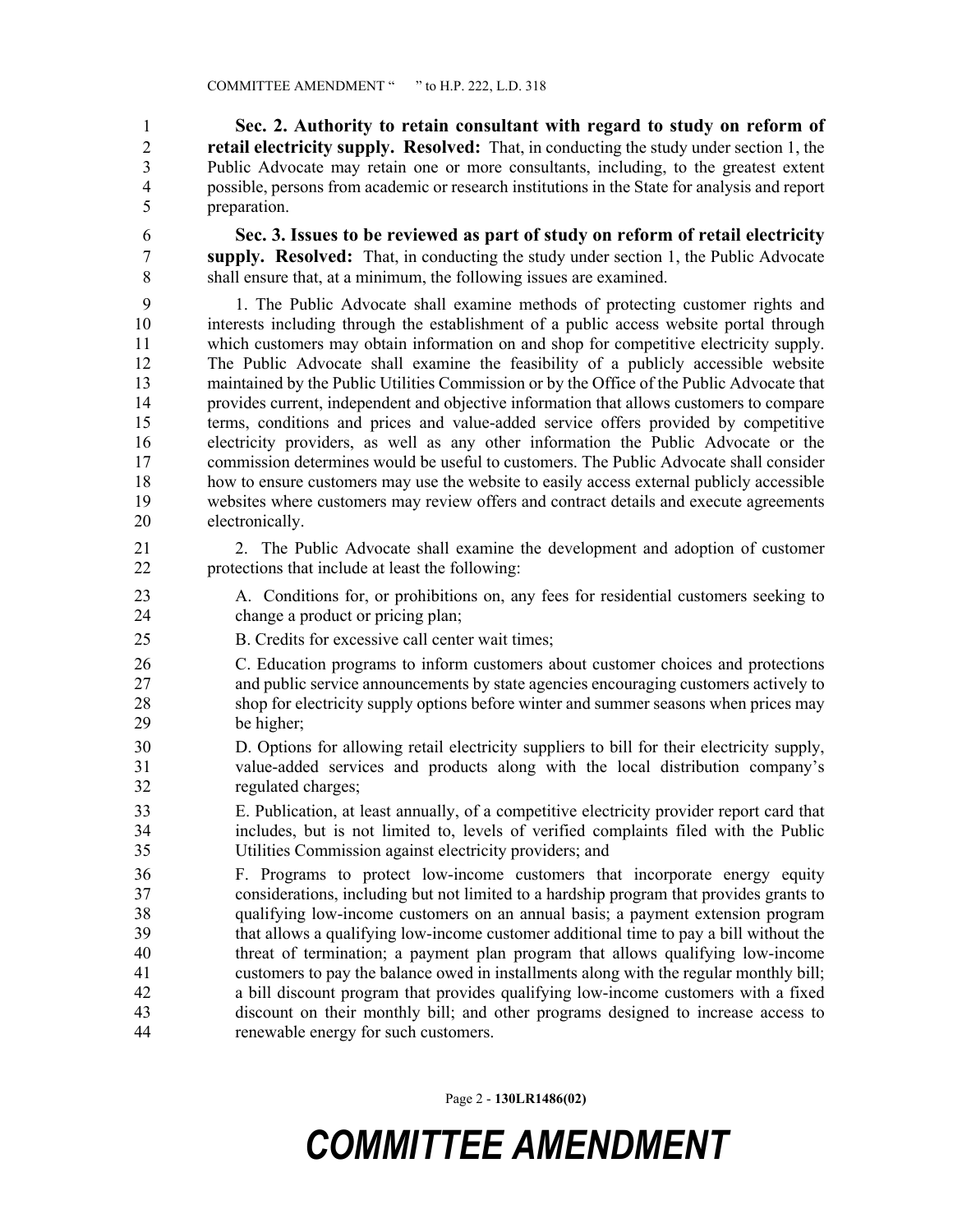1 3. The Public Advocate shall examine issues related to climate change and beneficial 2 electrification, including:

3 A. Analyzing how each studied electricity supply option would help achieve the state 4 emissions level goals under the Maine Revised Statutes, Title 38, section 576-A and 5 the climate action plan under Title 38, section 577 as well as beneficial electrification, 6 including rapid implementation of time-of-use rates, on-bill financing and other 7 methods to assist customers in reducing carbon emissions and achieving beneficial 8 electrification;

9 B. Consideration of requirements for all competitive electricity providers to provide 10 one or more clean energy options to customers, including at least one option that 11 provides 100% of its electricity from renewable resources as defined in the Maine 12 Revised Statutes, Title 35-A, section 3210, subsection 2, paragraph C and to advertise 13 to customers renewable energy supply options in a manner that is as prominent as the 14 manner that other options are advertised to customers; and

15 C. Consideration of whether default or other supply options could be used to assist in 16 funding access to renewable energy or efficiency programs administered by the 17 Efficiency Maine Trust.

18 4. The Public Advocate shall examine possible alternatives to the State's standard offer 19 service that reduce customer exposure to price volatility, provide product diversity 20 including increased access to variously priced renewable energy and assist low-income and 21 disadvantaged customer groups through product and pricing mechanisms.

22 5. The Public Advocate shall examine the alternatives to the State's standard offer 23 service identified by stakeholders consulted in accordance with section 1 and identify the 24 likely advantages and disadvantages of each option with respect to the impact on customers 25 in this State, with specific attention to low-income customers and principles of energy 26 equity; the achievement of the State's climate goals; and adoption of beneficial 27 electrification. The study must focus on a comprehensive but limited number of options to 28 achieve the goals of the study.

29 6. The Public Advocate shall examine ways to improve customer satisfaction and 30 service quality when customers choose new retail electricity supply options during any 31 transition to each supply system alternative identified in the study, including:

32 A. Potential amendments to laws or rules to replace the standard offer service with one 33 or more identified supply options, such as one or more designated default service 34 providers, as a transition to implementation of the supply system option;

- 35 B. Requirements for customer service improvements that could be accomplished 36 during a transition to the supply system option, including improved customer service 37 based on metrics relating to call wait time and billing accuracy that exceed the current 38 standard offer service provider performance;
- 39 C. Requirements for standard offer service providers, default service providers or other 40 competitive electricity providers to keep customers informed of the price for any 41 transitional retail service and whether the provider is certified by the Public Utilities 42 Commission to offer consolidated billing services under the supply system option; and
- 43 D. Any other transition period requirements or customer protections to ensure 44 customers in the State are adequately protected during any transition.

Page 3 - **130LR1486(02)**